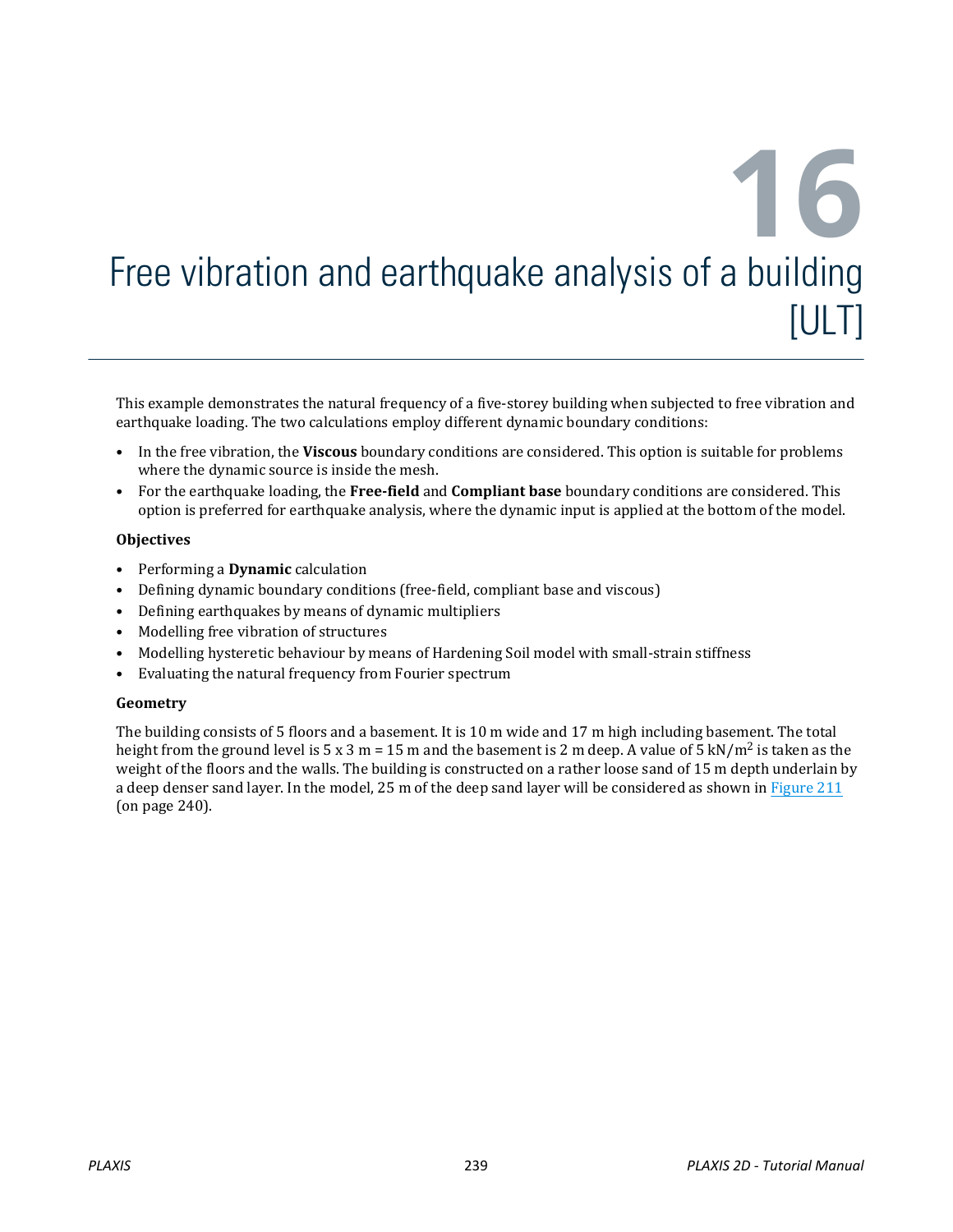<span id="page-1-0"></span>Create new project



*Figure 211: Geometry of the project*

# 16.1 Create new project

To create the new project, follow these steps:

- **1.** Start the Input program and select **Start a new project** from the **Quick start** dialog box.
- **2.** In the **Project** tabsheet of the **Project properties** window, enter an appropriate title.
- **3.** In the **Model** tabsheet keep the default options for **Model** (**Plane strain**) and **Elements** (**15-Noded**).
- **4.** Keep the default units and constants and set the model **Contour** to  $x_{min} = -80$  m,  $x_{max} = 80$  m,  $y_{min} = -40$  m and  $y_{max} = 15$  m.

# 16.2 Define the soil stratigraphy

The subsoil is divided into a 15 m thick rather loose sand layer and a 25 m thick medium dense sand layer. The phreatic level is assumed to be at  $y = -15$  m. Hydrostatic pore pressures are generated in the whole geometry according to this phreatic line.

- **1.** Click the **Create borehole** button **a** and create a borehole at  $x = 0$ . The **Modify soil layers** window pops up.
- **2.** Add two soil layers extending from  $y = 0$  to  $y = -15$  and from  $y = -15$  to  $y = -40$ .
- **3.** Set the **Head** in the borehole at -15 m.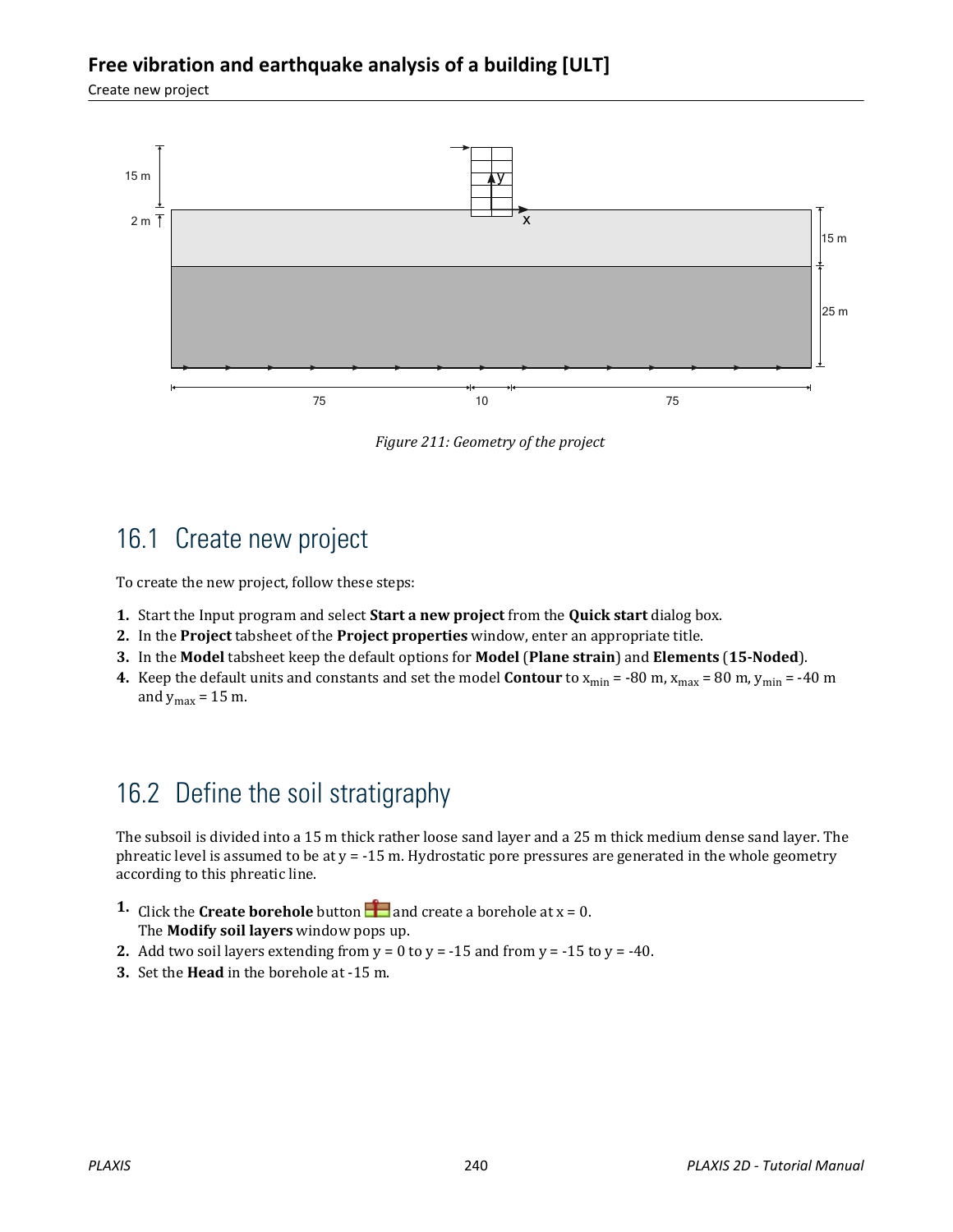Create and assign material data sets

# 16.3 Create and assign material data sets

The upper layer consists of rather loose sand and the lower one is a medium dense sand. Both have Hardening Soil model with small-strain stiffness properties. The presence of the groundwater is neglected. The soil layers with Hardening Soil model with small-strain stiffness properties have inherent hysteretic damping.

- Open the **Material sets** window.
- Create data sets under **Soil and interfaces** set type according to the information given in Table 35 (on page 241).
- Assign the material datasets to the corresponding soil layers in the borehole.

#### **Table 35: Material properties**

| <b>Parameter</b>                                      | <b>Name</b>              | <b>Upper sand</b><br>layer | <b>Lower</b><br>sand layer | <b>Unit</b>       |
|-------------------------------------------------------|--------------------------|----------------------------|----------------------------|-------------------|
| General                                               |                          |                            |                            |                   |
| Soil model                                            |                          | HS small                   | HS small                   |                   |
| Drainage type                                         | $\blacksquare$           | Drained                    | Drained                    |                   |
| Unsaturated unit weight                               | $Y$ unsat                | 16                         | 20                         | $kN/m^3$          |
| Saturated unit weight                                 | $\gamma_{\text{sat}}$    | 20                         | 20                         | kN/m <sup>3</sup> |
| <b>Mechanical</b>                                     |                          |                            |                            |                   |
| Secant stiffness in standard<br>drained triaxial test | $E_{50}$ <sup>ref</sup>  | $20.10^{3}$                | $30.10^{3}$                | kN/m <sup>2</sup> |
| Tangent stiffness for primary<br>oedometer loading    | $E_{oed}$ <sup>ref</sup> | $26.10^{3}$                | $36.10^{3}$                | $kN/m^2$          |
| Unloading / reloading stiffness                       | $E_{ur}^{\text{ref}}$    | $95.10^{3}$                | $110 \cdot 10^{3}$         | kN/m <sup>2</sup> |
| Poisson's ratio                                       | $v_{ur}$                 | 0.2                        | 0.2                        |                   |
| Power for stress-level<br>dependency of stiffness     | $\mathfrak{m}$           | 0.5                        | 0.5                        |                   |
| Shear modulus at very small<br>strains                | $G_0^{\text{ref}}$       | $270 \cdot 10^{3}$         | $100 \cdot 10^{3}$         | kN/m <sup>2</sup> |
| Shear strain at which $G_s$ =<br>$0.722 G_0$          | $\gamma_{0.7}$           | $0.15 \cdot 10^{-3}$       | $0.1 \cdot 10^{-3}$        |                   |
| Cohesion                                              | $c'_{ref}$               | 10                         | 5                          | kN/m <sup>2</sup> |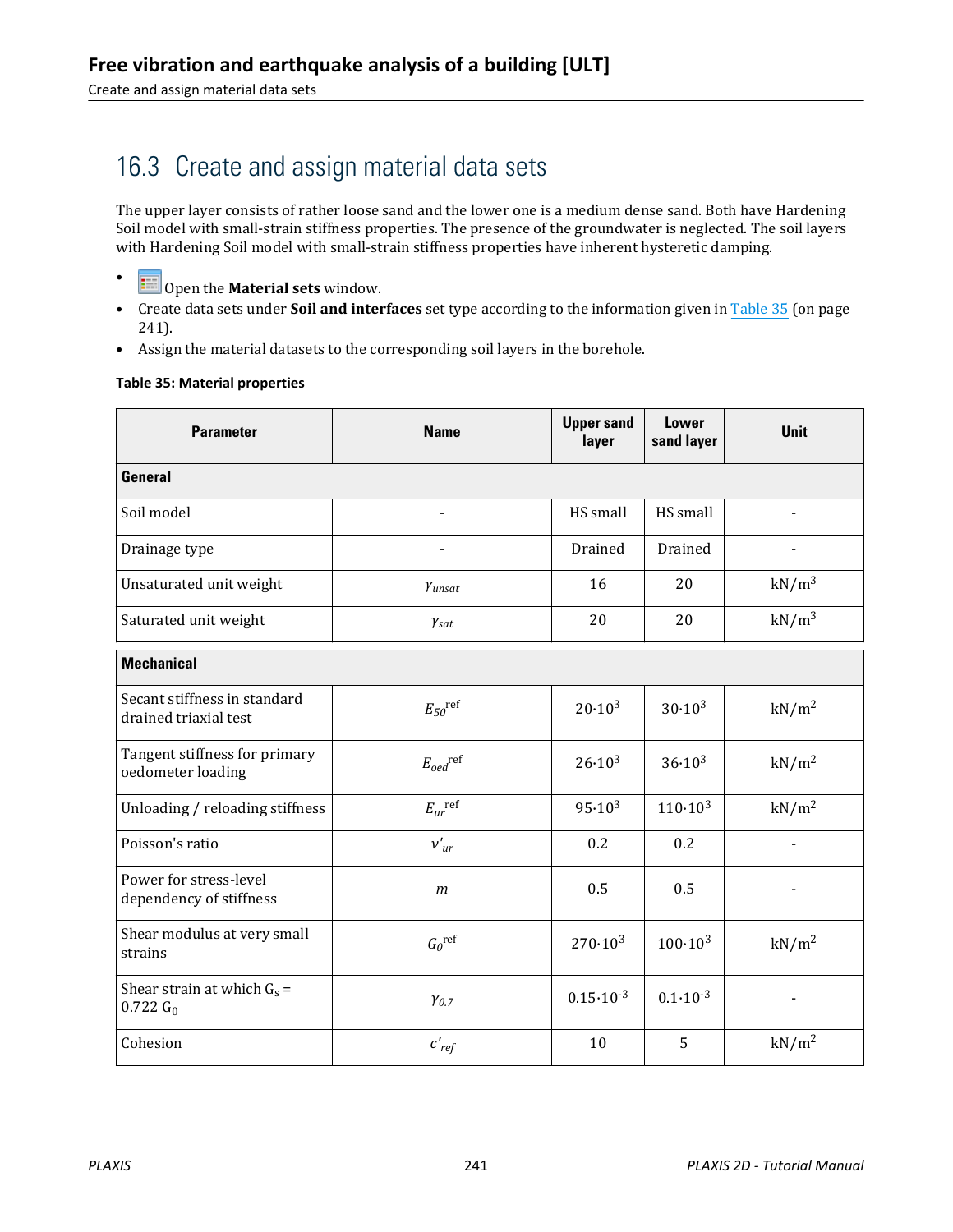Create and assign material data sets

| <b>Mechanical</b> |   |    |    |         |
|-------------------|---|----|----|---------|
| Friction angle    | Φ | 31 | 28 | $\circ$ |
| Dilatancy angle   | W |    |    | $\circ$ |

When subjected to cyclic shear loading, the Hardening Soil model with small-strain stiffnesswill show typical hysteretic behaviour. Starting from the small-strain shear stiffness, G<sub>0</sub>r<sup>ef</sup>, the actual stiffness will decrease with increasing shear. The figures below display the Modulus reduction curves, i.e. the decay of the shear modulus with strain. Figure 212 (on page 242) shows the secant shear modulus and [Figure 213](#page-4-0) (on page 243) shows the tangent shear modulus.



*Figure 212: Modulus reduction curves for the upper sand layer*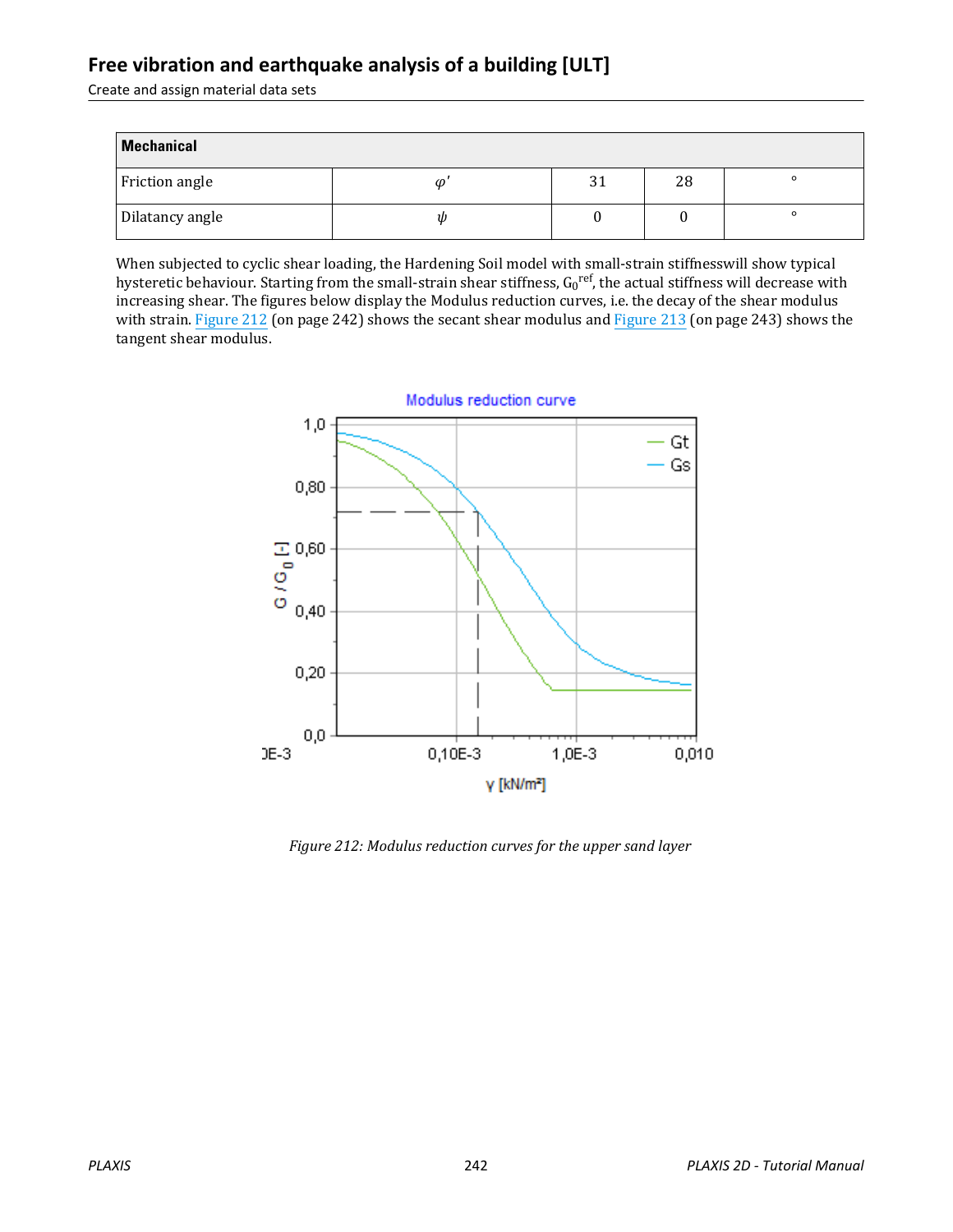<span id="page-4-0"></span>Create and assign material data sets



*Figure 213: Modulus reduction curve for the lower sand layer*

In the Hardening Soil model with small-strain stiffness, the tangent shear modulus is bound by a lower limit,  $G_{ur}$ .

$$
G_{ur} = \frac{E_{ur}}{2(1 + v_{ur})}
$$

The values of G<sub>ur</sub><sup>ref</sup> for the **Upper sand layer** and **Lower sand layer** and the ratio to G<sub>0</sub><sup>ref</sup> are shown in <u>Table 36</u> (on page 243) . This ratio determines the maximum damping ratio that can be obtained.

**Table 36: Gur values and ratio to G<sup>0</sup> ref**

| <b>Parameter</b>          | <b>Upper sand layer</b> | <b>Lower sand layer</b> | Unit                     |
|---------------------------|-------------------------|-------------------------|--------------------------|
| $\mathbf{u}_{ur}$         | $39.10^{3}$             | $45.10^{3}$             | kN/m <sup>2</sup>        |
| $G_0^{\text{ref}}/G_{ur}$ | 6.82                    | 2.18                    | $\overline{\phantom{a}}$ |

[Figure 214](#page-5-0) (on page 244) and [Figure 215](#page-6-0) (on page 245) show the damping ratio as a function of the shear strain for the material used in the model. A more detailed description about the modulus reduction curve to the damping curve can be found in the literature.<sup>6</sup>

<sup>6</sup> Brinkgreve, R.B.J., Kappert, M.H., Bonnier, P.G. (2007). Hysteretic damping in small-strain stiffness model. In Proc. 10th Int. Conf. on Comp. Methods and Advances in Geomechanics. Rhodes, Greece, 737-742.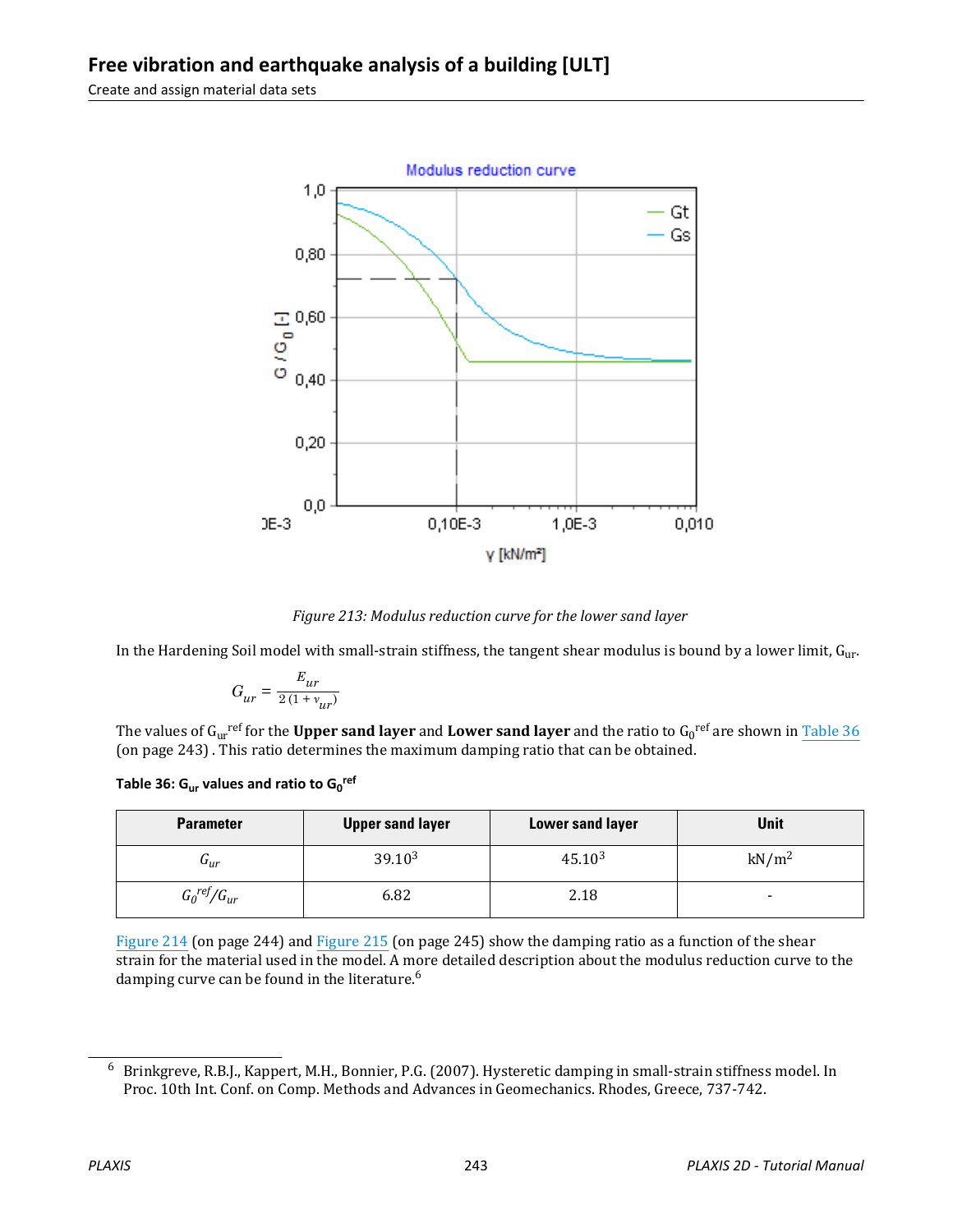<span id="page-5-0"></span>Create and assign material data sets



*Figure 214: Damping curve for the upper sand layer*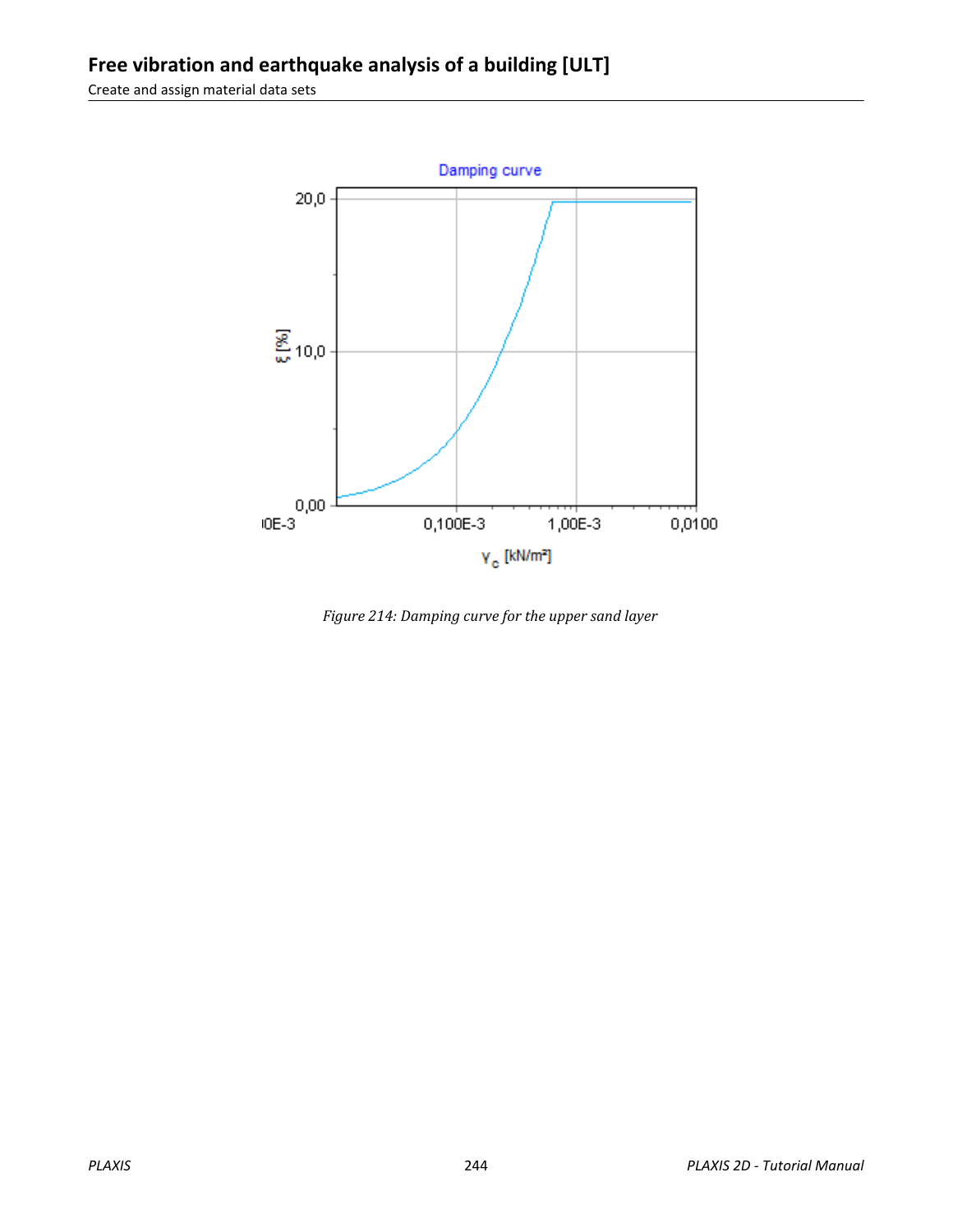<span id="page-6-0"></span>Define the structural elements



*Figure 215: Damping curve for the lower sand layer*

# 16.4 Define the structural elements

The structural elements of the model are defined in the **Structures mode**.

## 16.4.1 Define the building

The building consists of 5 floors and a basement. It is 10 m wide and 17 m high including the basement. A value of 5 kN/m<sup>2</sup> is taken as the weight of the floors and the walls. The total height from the ground level is 5 x 3 m = 15 m and the basement is 2 m deep.

The plates, representing the walls and the floors in the building, are considered to be linear elastic. Note that two different material datasets are used, one for the basement and the other for the rest of the building. The physical damping in the building is simulated by means of Rayleigh damping. A description of Rayleigh damping parameters is given in the Reference Manual PLAXIS 2D .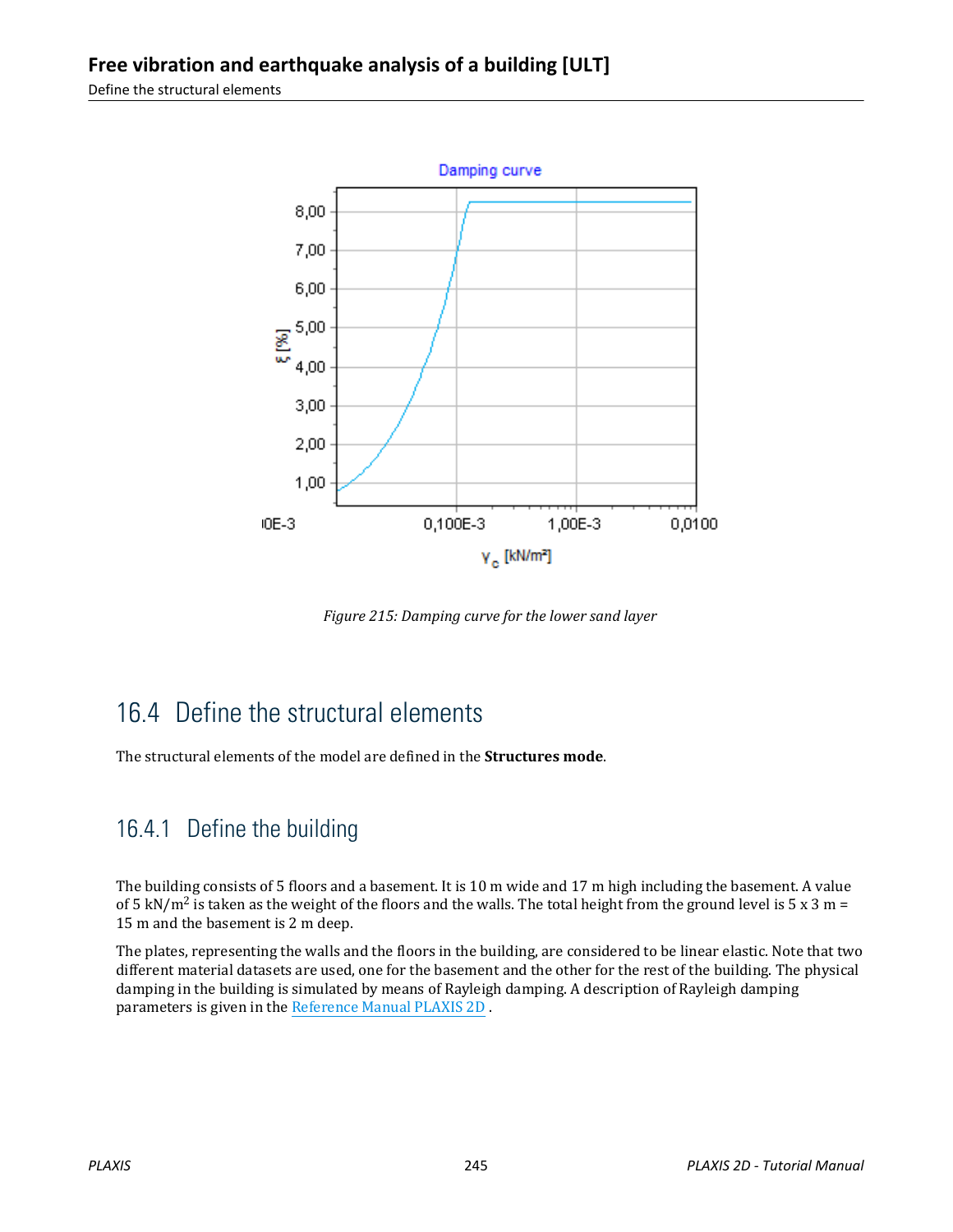<span id="page-7-0"></span>Define the structural elements

| <b>Parameter</b>         | <b>Name</b>              | <b>Building</b>     | <b>Basement</b>     | Unit           |  |
|--------------------------|--------------------------|---------------------|---------------------|----------------|--|
| <b>General</b>           |                          |                     |                     |                |  |
| Material type            | $\overline{\phantom{a}}$ | Elastic             | Elastic             | $\blacksquare$ |  |
| Weight                   | w                        | 10                  | 20                  | kN/m/m         |  |
| Input method             |                          | Direct              | Direct              |                |  |
| Rayleigh $\alpha$        |                          | 0.2320              | 0.2320              |                |  |
| Rayleigh $\beta$         | $\overline{\phantom{0}}$ | $8.0 \cdot 10^{-3}$ | $8.0 \cdot 10^{-3}$ | ۰              |  |
| Prevent punching         | $\blacksquare$           | No                  | No                  | $\blacksquare$ |  |
| <b>Mechanical</b>        |                          |                     |                     |                |  |
| Isotropic                | $\overline{\phantom{0}}$ | Yes                 | Yes                 | ۰              |  |
| Axial stiffness          | $EA_1$                   | $9.10^{6}$          | $12.10^{6}$         | kN/m           |  |
| <b>Bending stiffness</b> | $\cal EI$                | $67.5 \cdot 10^{3}$ | $160 \cdot 10^{3}$  | $kNm^2/m$      |  |
| Poisson's ratio          | $\boldsymbol{\nu}$       | $\boldsymbol{0}$    | $\boldsymbol{0}$    |                |  |

#### **Table 37: Material properties of the building (plate properties)**

**Table 38: Material properties of the node-to-node anchor**

| <b>Parameter</b>     | <b>Name</b> | Column           | Unit                     |
|----------------------|-------------|------------------|--------------------------|
| Material type        | Type        | Elastic          | $\overline{\phantom{0}}$ |
| Out-of-plane spacing | $L$ spacing |                  | m                        |
| Axial stiffness      | EA          | $2.5 \cdot 10^6$ | kN                       |

**1.** Use plates to create the vertical walls of the building from (-5 0) to (-5 15) and from (5 0) to (5 15).

**2.** Again with plates, now define the vertical walls of the basement from (-5 -2) to (-5 0) and from (5 -2) to (5 0).

**3.** Define the basement and ground level of the building as plates from (-5 -2) to (5 -2) and from (-5 0) to (5 0).

**4.** Define the floors by copying the basement floor 5 times. To do so, select the basement floor and choose the

**Array** button  $\frac{1}{2}$ . Now specify that we want to copy it in y-direction, 6 copies (be aware: number of copies includes the original) and an intermediate distance of 3 m.

**5. If the material datasets for the structural elements in the building according to Table 37 (on page 1) and Define the material datasets for the structural elements in the building according to Table 37 (on page** 246).

- **6.** Assign the Basement material dataset to the vertical plates (2) and the lowest horizontal plate (all below ground level) in the model.
- **7.** Assign the Building material dataset to the remaining plates in the model.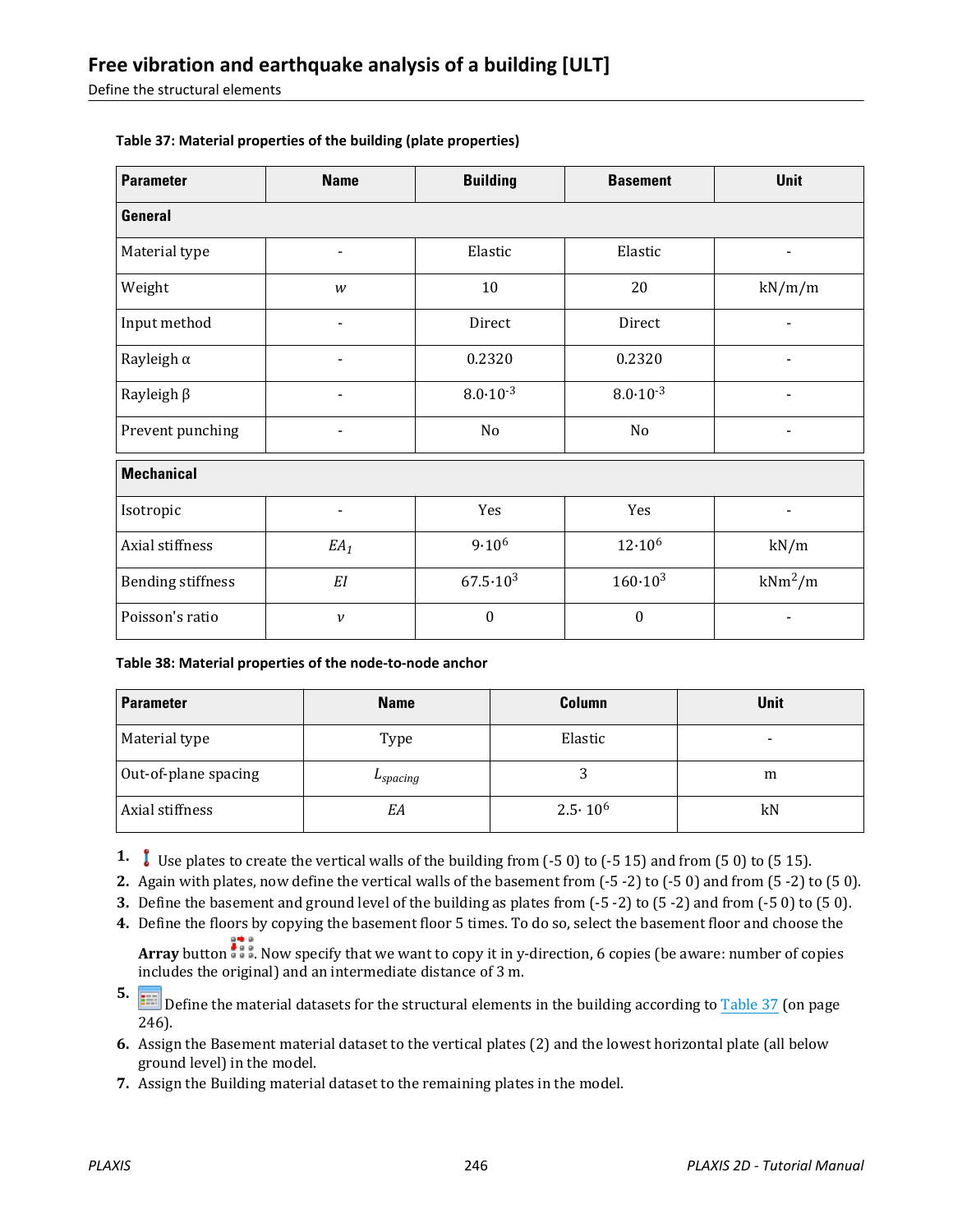Define the structural elements

- **8.** Use the Node-to-node anchor feature to define the column at the centre of the building connecting consecutive floors, hence (0 -2) to (0 0), (0 0) to (0 3), (0 3) to (0 6), (0 6) to (0 9), (0 9) to (0 12) and (0 12) to (0 15). Of course this can also be done by drawing one column and use the Array function to copy the others.
- **9.** Define the properties of the anchor according to [Table 38](#page-7-0) (on page 246) and assign the material dataset to the anchors in the model.

10.  $\frac{16!}{4!}$  Define an interface to model the interaction between soil and the building.

#### 16.4.2 Define the loads

- **1.** In order to model the driving force, a point load is created on top of the pile. To create a dynamic load:
	- **a.**  $\overrightarrow{\bullet}$  Create a point load at the top left corner of the building.

**b.** Set  $F_{x,ref} = 10 \text{ kN/m}$  and  $F_{y,ref} = 0 \text{ kN/m}$ .

- **2.** The earthquake is modelled by imposing a prescribed displacement at the bottom boundary. To define the prescribed displacement:
	- **a.**  $\frac{10}{4}$  Define a line displacement at the bottom of the model, from (-80 -40) to (80 -40).
	- **b.** Set the x-component of the line displacement to **Prescribed** and assign a value of 1.0. The y-component of the line displacement is **Fixed**. The default distribution (Uniform) should be kept.
- **3.** To define the dynamic multipliers for the line displacement:
	- **a.** Expand the Dynamic line displacement.
	- **b.** Click the **Multiplier** x drop down menu and click on the appearing plus button  $\Box$ . The **Multipliers** window pops up and a new displacement multiplier is automatically added.
	- **c.** From the **Signal** drop-down menu select the **Table** option.
	- **d.** The file containing the earthquake data is available in the [Bentley Communities](https://communities.bentley.com/products/geotech-analysis/w/plaxis-soilvision-wiki/45568/plaxis-2d-tutorial-16-free-vibration-and-earthquake-analysis-of-a-building): search for the tutorial Free vibration and earthquake analysis of a building. Download the earthquake signal file 225a.smc.
	- **e.** In the **Multipliers** window click the **Open** button. In the appearing window change in the drop-down menu **Plain text files \*.txt** for **Strong motion CD-ROM files** option and select the appearing saved .smc file.
	- **f.** Select the **Acceleration** option in the **Data type** drop-down menu.
	- **g.** Select the **Drift correction** options and click **OK** to finalize the definition of the multiplier. The defined multiplier is displayed in [Figure 216](#page-9-0) (on page 248) :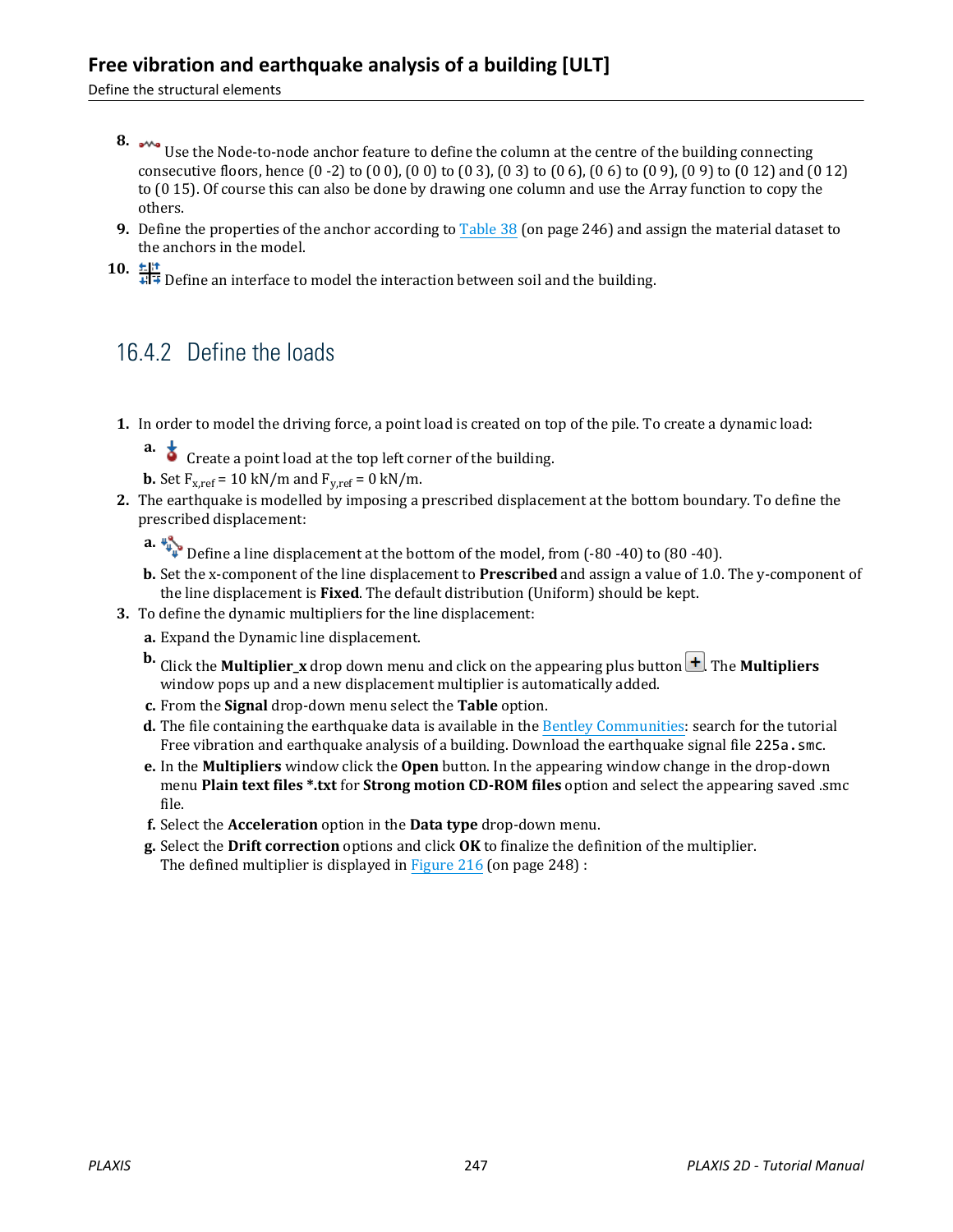<span id="page-9-0"></span>Define the structural elements



*Figure 216: Dynamic multipliers window*

#### 16.4.3 Create interfaces on the boundary

Free-field and Compliant base boundaries require the creation of interface elements along the vertical and bottom boundaries of the model in the Structures mode. The interface elements must be added inside the model, else the Free-field and Compliant base boundary conditions are ignored. To define the interfaces:

**1.** Click the **Create interfaces on the boundary** button to automatically generate the interfaces at the boundary of the model.

The geometry of the model is shown in [Figure 217](#page-10-0) (on page 249) :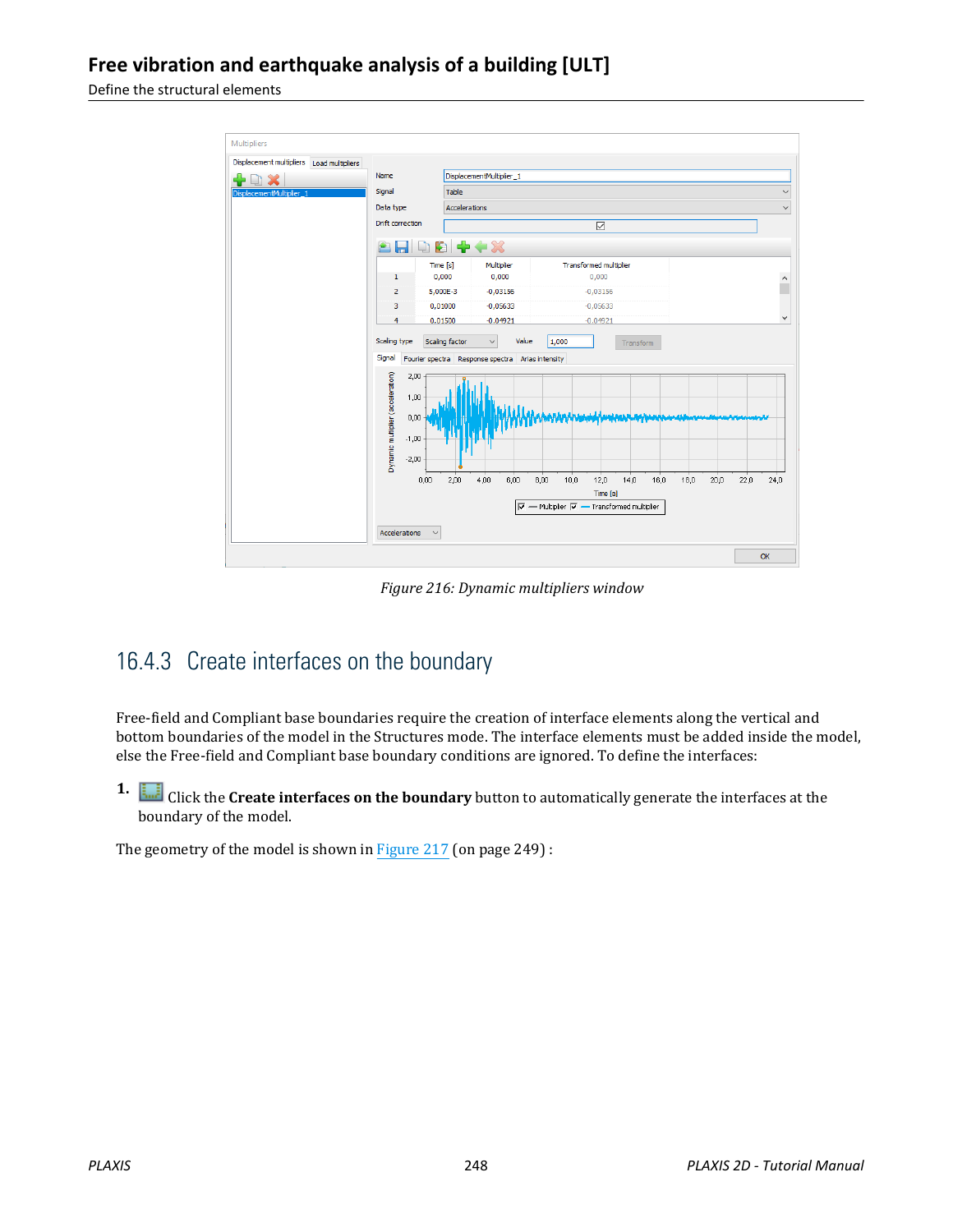<span id="page-10-0"></span>Generate the mesh



*Figure 217: Geometry of the model*

# 16.5 Generate the mesh

- **1.** Proceed to the **Mesh mode** .
- **2.** Reset the mesh refinement on the boundaries by changing the **Coarseness factor** on the boundaries to 1.
- **3.** Select both soil layers and set their **Coarseness factor** to 0.3.
- **4.** Click the **Generate mesh** button **10** to generate the mesh. Set the **Element distribution** to **Medium**.
- **5.** Click the **View mesh** button **Q** to view the mesh. The resulting mesh is shown in Figure 218 (on page 249).:



*Figure 218: The generated mesh*

**6.** Click the **Close** tab to close the Output program.

# 16.6 Define and perform the calculation

The calculation process consists of the initial conditions phase, simulation of the construction of the building, loading, free vibration analysis and earthquake analysis.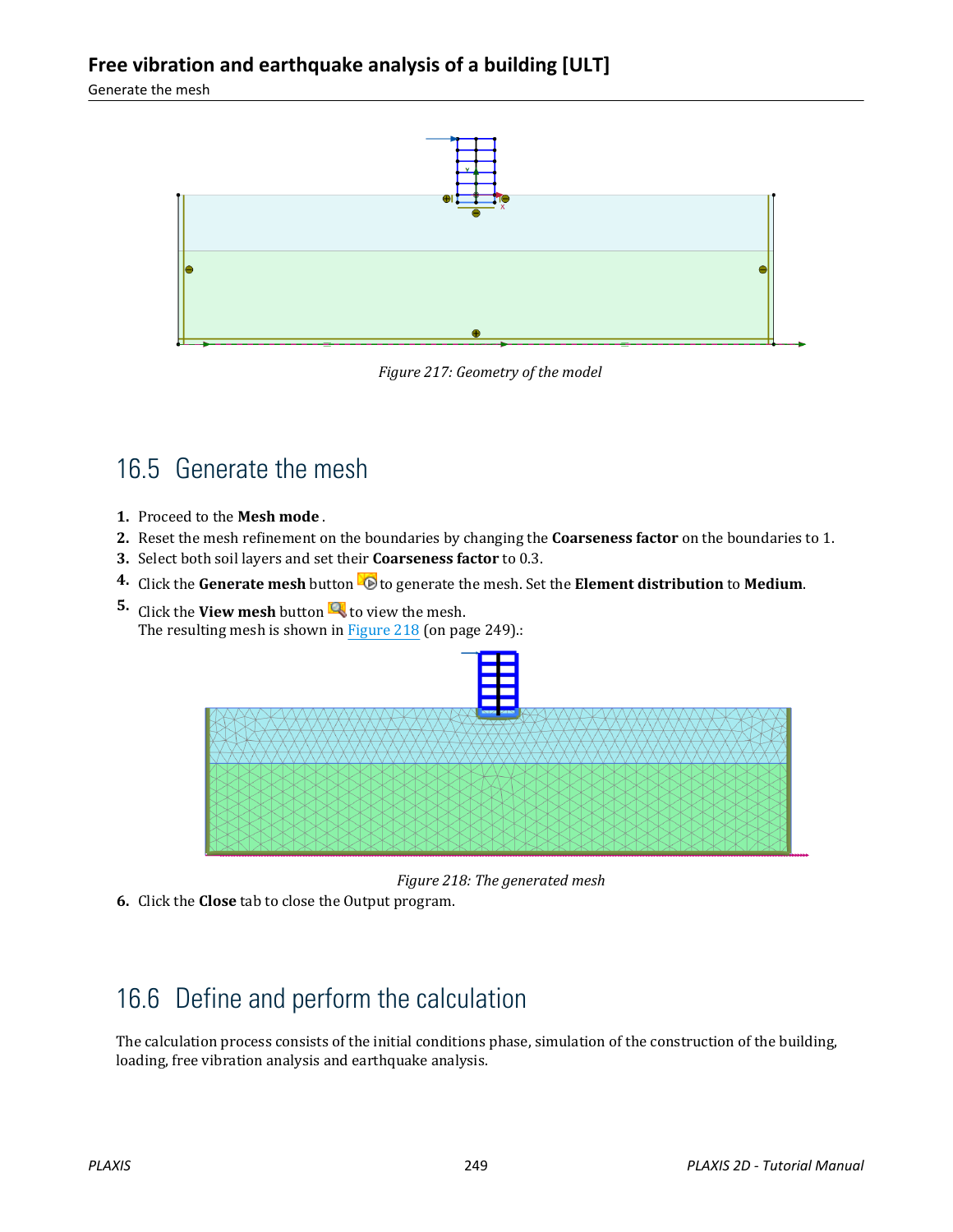## 16.6.1 Initial phase

- **1.** Click on the **Staged construction** tab to proceed with definition of the calculation phases.
- **2.** The initial phase has already been introduced. The default settings of the initial phase will be used in this tutorial.
- **3.** In the **Staged construction** mode check that the building and load are inactive.
- **4.** The model for the initial phase is shown in Figure 219 (on page 250).



*Figure 219: Initial phase*

## 16.6.2 Phase 1: Building

- **1.** Click the **Add phase** button **the set of create a new phase. The default settings of the added phase will be used for** this calculation phase.
- **2.** In the **Staged construction** mode construct the building (activate all the plates, the anchors and only the interfaces of the basement) and deactivate the basement volume.
- **3.** The model for phase 1 is shown in Figure 220 (on page 250).



*Figure 220: Construction of the building*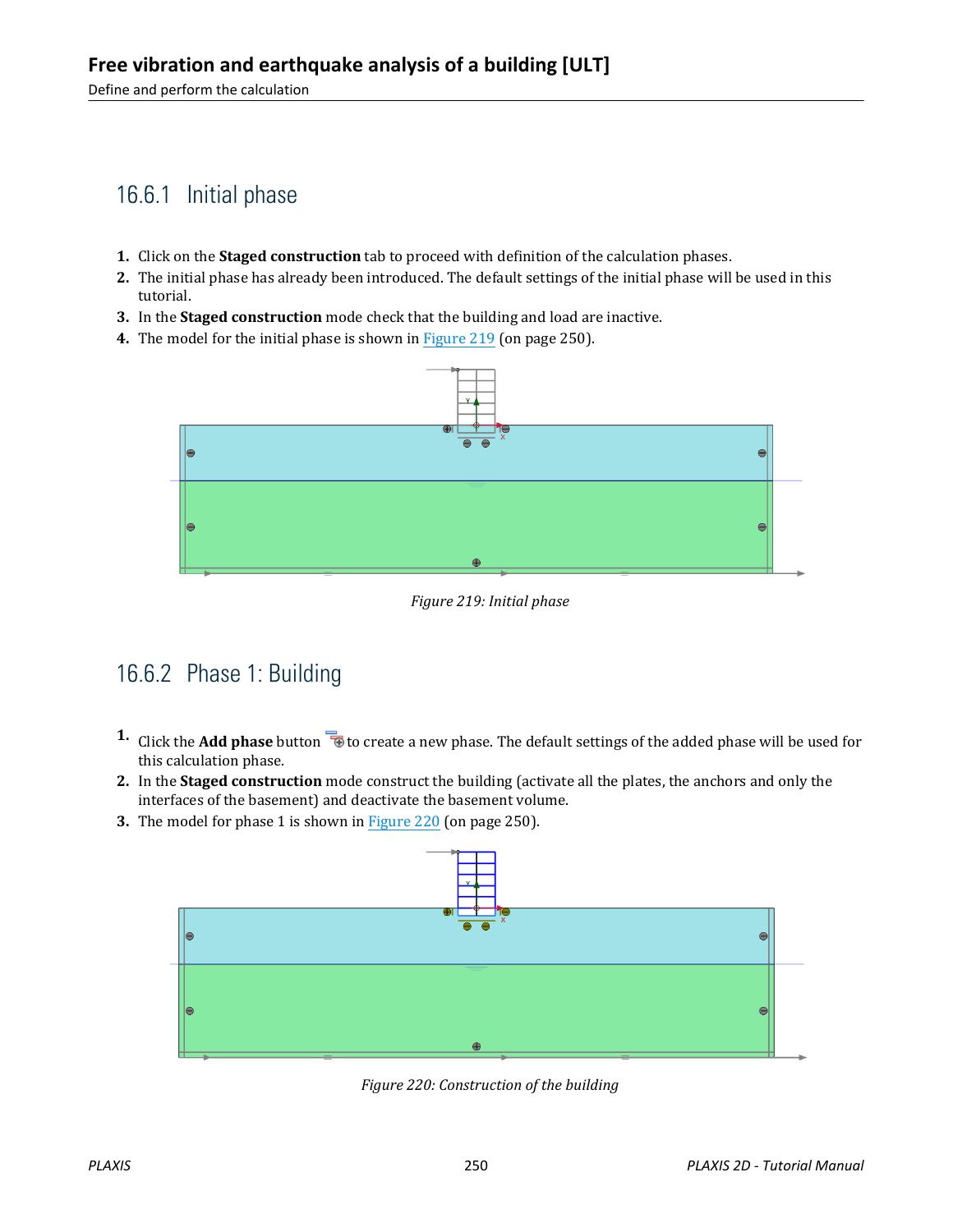Define and perform the calculation

## 16.6.3 Phase 2: Excitation

- **1.** Click the **Add phase** button **the create a new phase (Phase\_2).**
- **2.** In the **Phases** window select the **Reset displacement to zero** in the **Deformation control parameters** subtree. The default values of the remaining parameters will be used in this calculation phase.
- **3.** In the **Staged construction mode** activate the load. The value of the load is already defined in the **Structures mode** .

#### 16.6.4 Phase 3: Free vibration

- **1.** Click the **Add phase** button **to** to create a new phase (Phase<sub>13</sub>).
- **2.** In the **Phases** window select the **Dynamic** option  $\mathbf{R}$  as **Calculation type**.
- **3.** Set the **Dynamic time interval** parameter to 5 sec.
- **4.** In the **Staged construction** mode release (deactivate) the point load.
- **5.** In the **Model explorer** expand the **Model conditions** subtree.
- **6.** Expand the **Dynamics** subtree. Check the boundary conditions **BoundaryXMin**, **BoundaryXMax** and **BoundaryYMin** are viscous which is shown in [Figure 221](#page-13-0) (on page 252).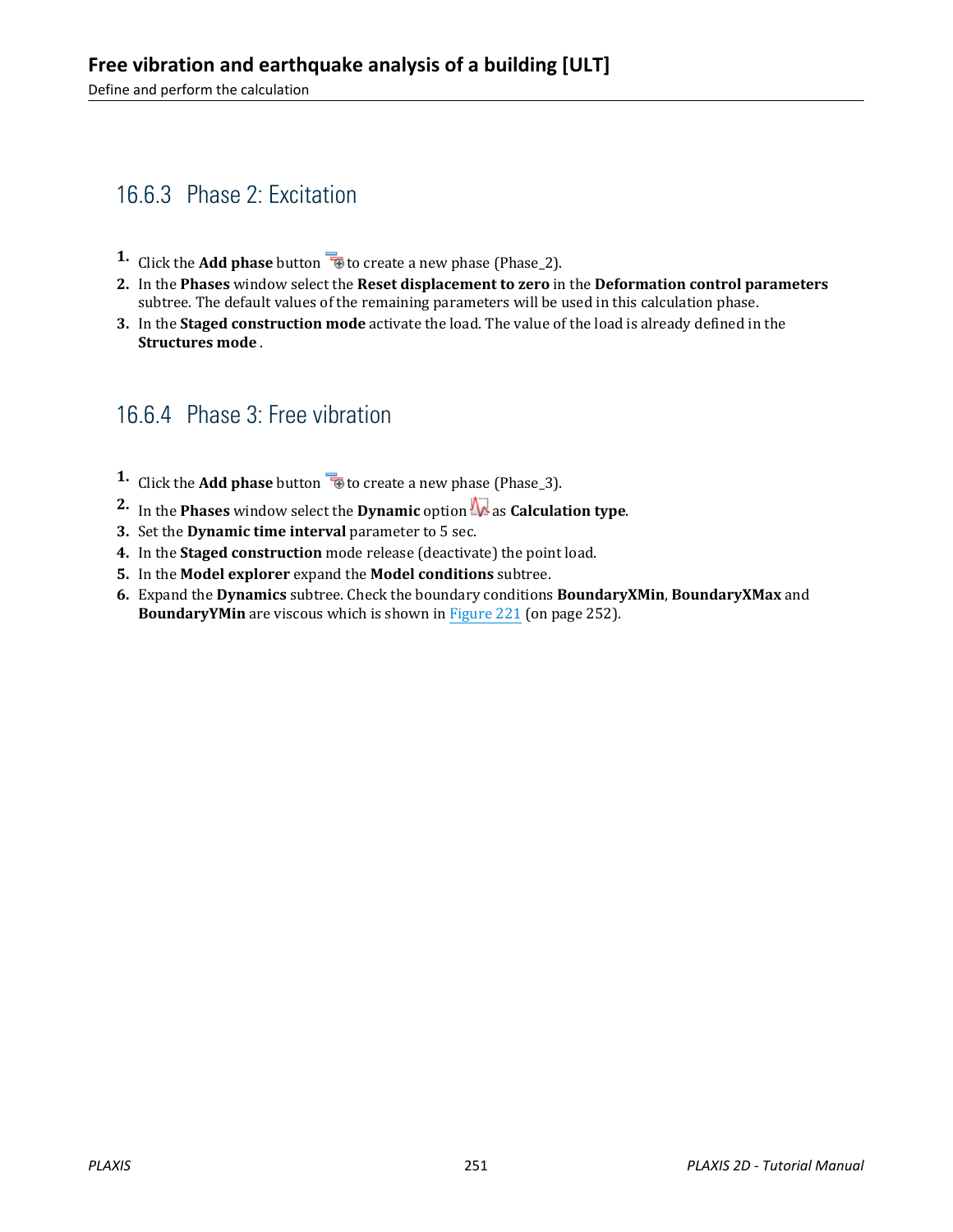<span id="page-13-0"></span>Define and perform the calculation



*Figure 221: Boundary conditions for dynamics calculations*

#### **Note:**

For a better visualisation of the results, animations of the free vibration and earthquake can be created. If animations are to be created, it is advised to increase the number of the saved steps by assigning a proper value to the **Max steps saved** parameter in the **Parameters** tabsheet of the **Phases** window.

#### 16.6.5 Phase 4: Earthquake

- **1.** Click the **Add phase** button  $\overline{\mathbf{B}}$  to create a new phase (Phase\_4).
- **2.** In the **Phases** window set the **Start from phase** option to Phase 1 (construction of building).
- **3.** Select the **Dynamic** option **A** as **Calculation type**.
- **4.** Set the **Dynamic time interval** parameter to 20 sec.
- **5.** Select the **Reset displacement to zero** in the **Deformation control parameters** subtree.
- **6.** In the **Numerical control parameters** unselect the option **Use default iter parameters** and set **Max steps** to 1000 in order to get a more detailed time-acceleration curve.
- **7.** In the **Model explorer** expand the **Model conditions** subtree.
- **8.** Expand the **Dynamics** subtree. Set the **BoundaryXMin** and **BoundaryXMax** to **Free-field**. Set the **BoundaryYMin** to **Compliant base** as shown in [Figure 222](#page-14-0) (on page 253).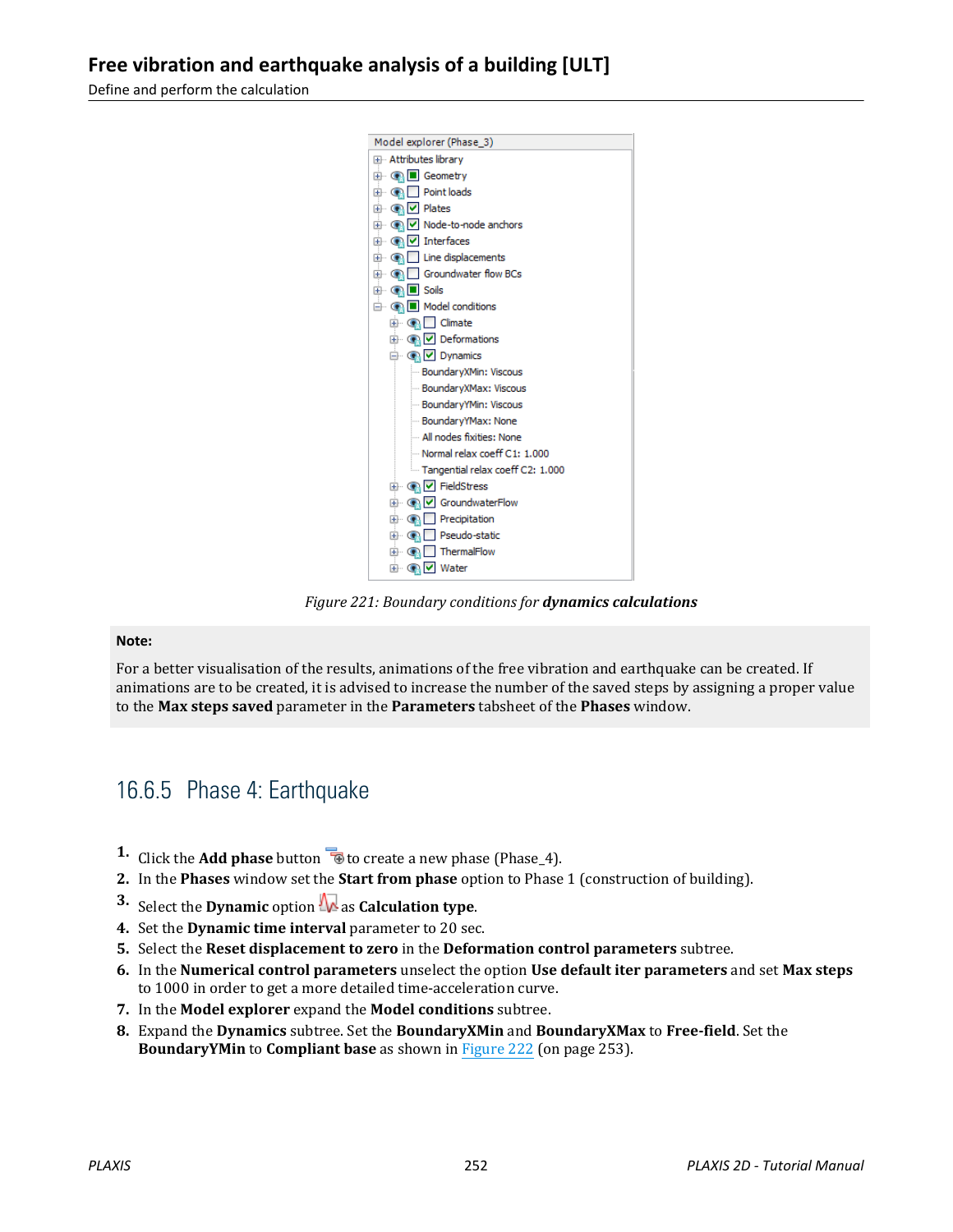<span id="page-14-0"></span>

*Figure 222: Boundary conditions for dynamics calculations (Phase\_4)*

- **9.** Interface elements do not need to be active to enable the use of **Free-field** or **Compliant base** boundaries.
- **10.** In the **Model explorer** activate the **Line displacements** and its dynamic component. Make sure that the value of u<sub>x,start,ref</sub> is set to 0.5 m. Considering that the boundary condition at the base of the model will be defined using a **Compliant base**, the input signal has to be taken as half of the bedrock (within) motion.

## 16.6.6 Execute the calculation

- **1.** Click the **Select points for curves** button in the side toolbar and select a point at the top of the building, close to or at (0 15).
- **2.** Click the **Calculate** button  $\int_{0}^{\infty}$  to calculate the project.

**3.** After the calculation has finished, save the project by clicking the **Save** button .

# 16.7 Results

[Figure 223](#page-15-0) (on page 254) shows the deformed structure at the end of the Phase 2 (application of horizontal load).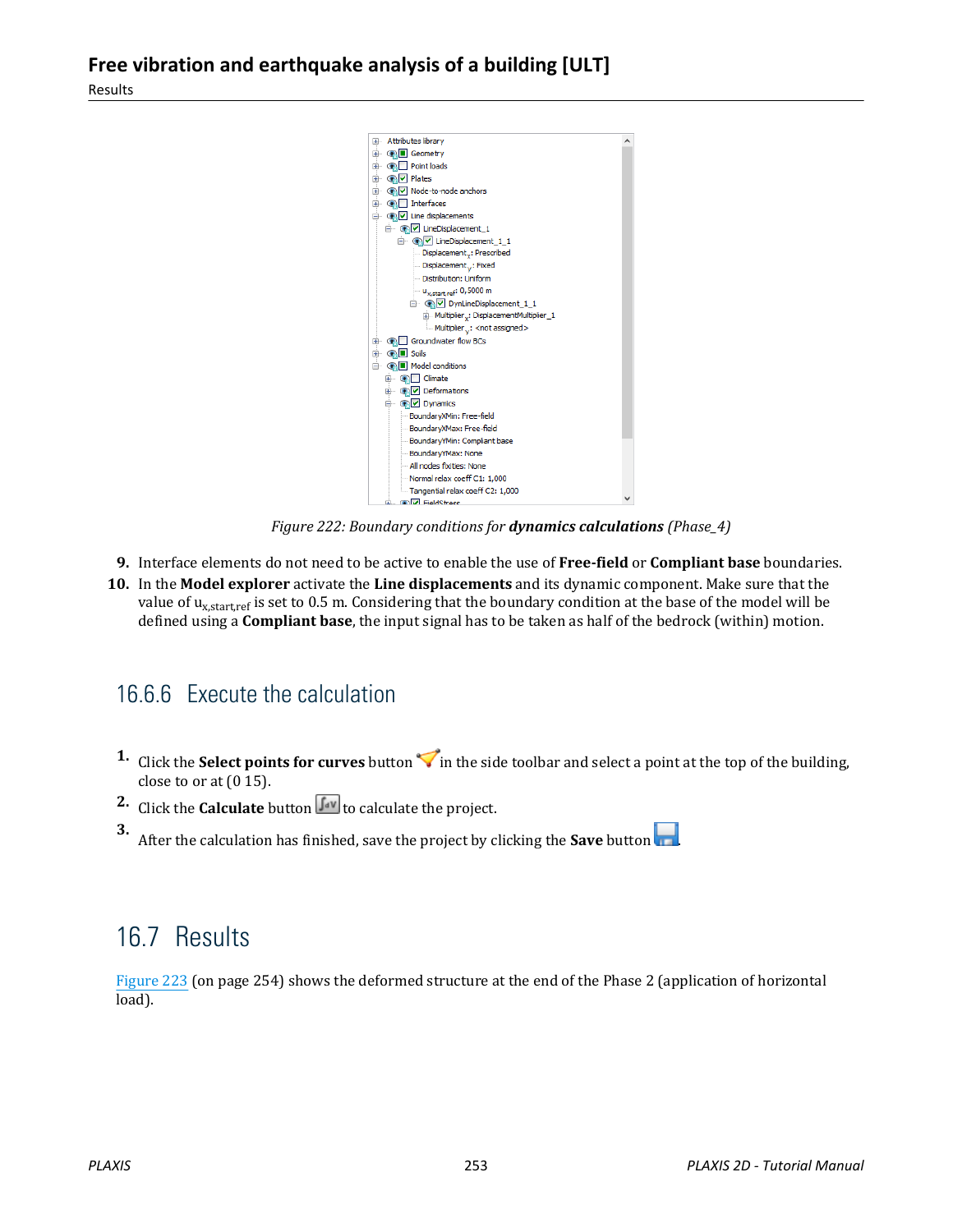<span id="page-15-0"></span>

*Figure 223: Deformed structure in phase 2*

Figure 224 (on page 254) shows the time history of displacements of the selected points A (0 15) for the free vibration phase. It may be seen from the figure that the vibration slowly decays with time due to damping in the soil and in the building.



*Figure 224: Time history of displacements at selected points*

In the **Fourier** tabsheet of the **Curve generation** window select the **Power (spectrum)** and click **OK** to create the plot. The plot is shown in [Figure 225](#page-16-0) (on page 255). From this figure it can be evaluated that the dominant building frequency is around  $\overline{1$  Hz.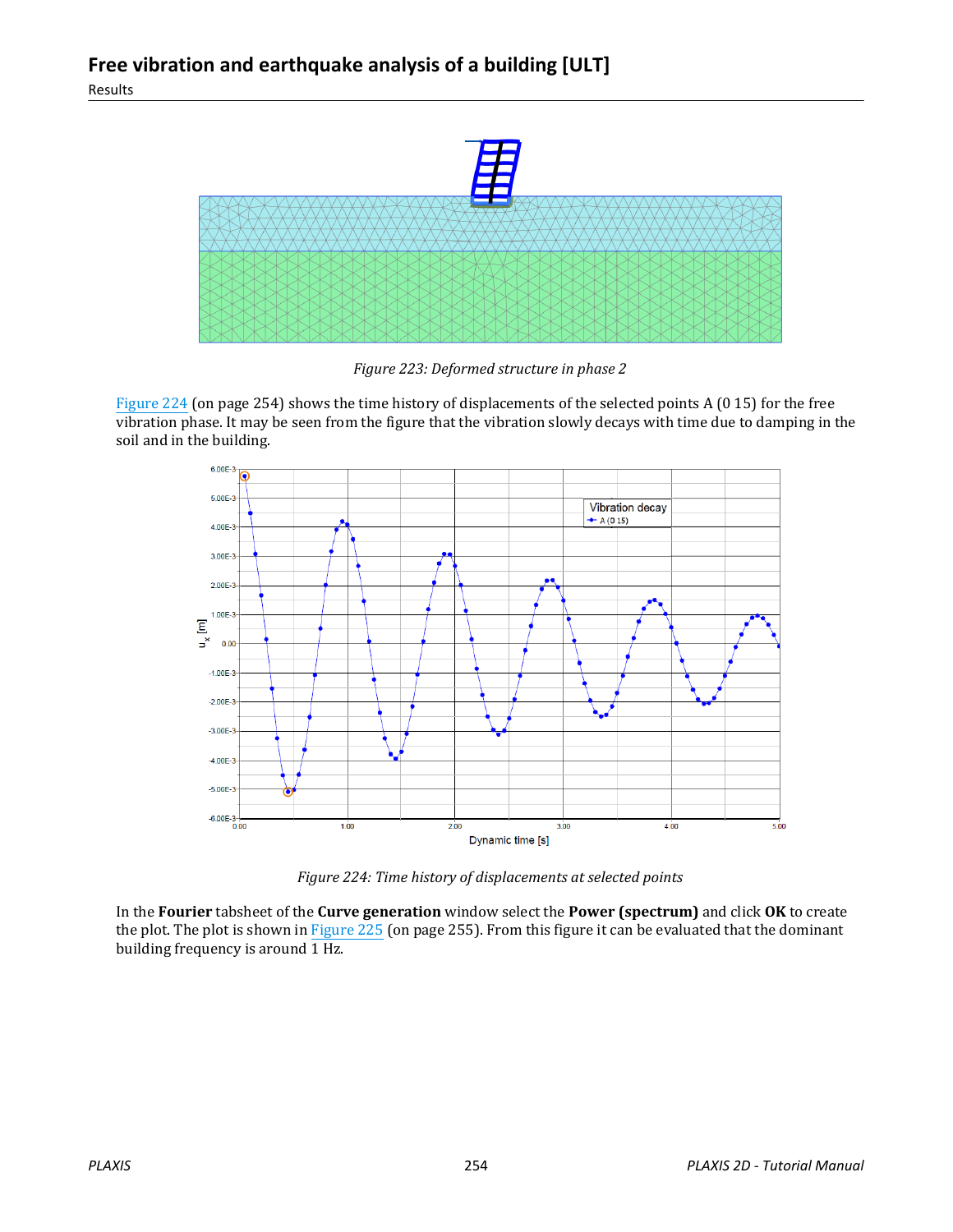<span id="page-16-0"></span>

*Figure 225: Frequency representation (spectrum)*

[Figure 226](#page-17-0) (on page 256) shows the time history of the lateral acceleration of the selected point at (0 15) for the earthquake phase (dynamic analysis). For a better visualisation of the results animations of the free vibration and earthquake can be created.